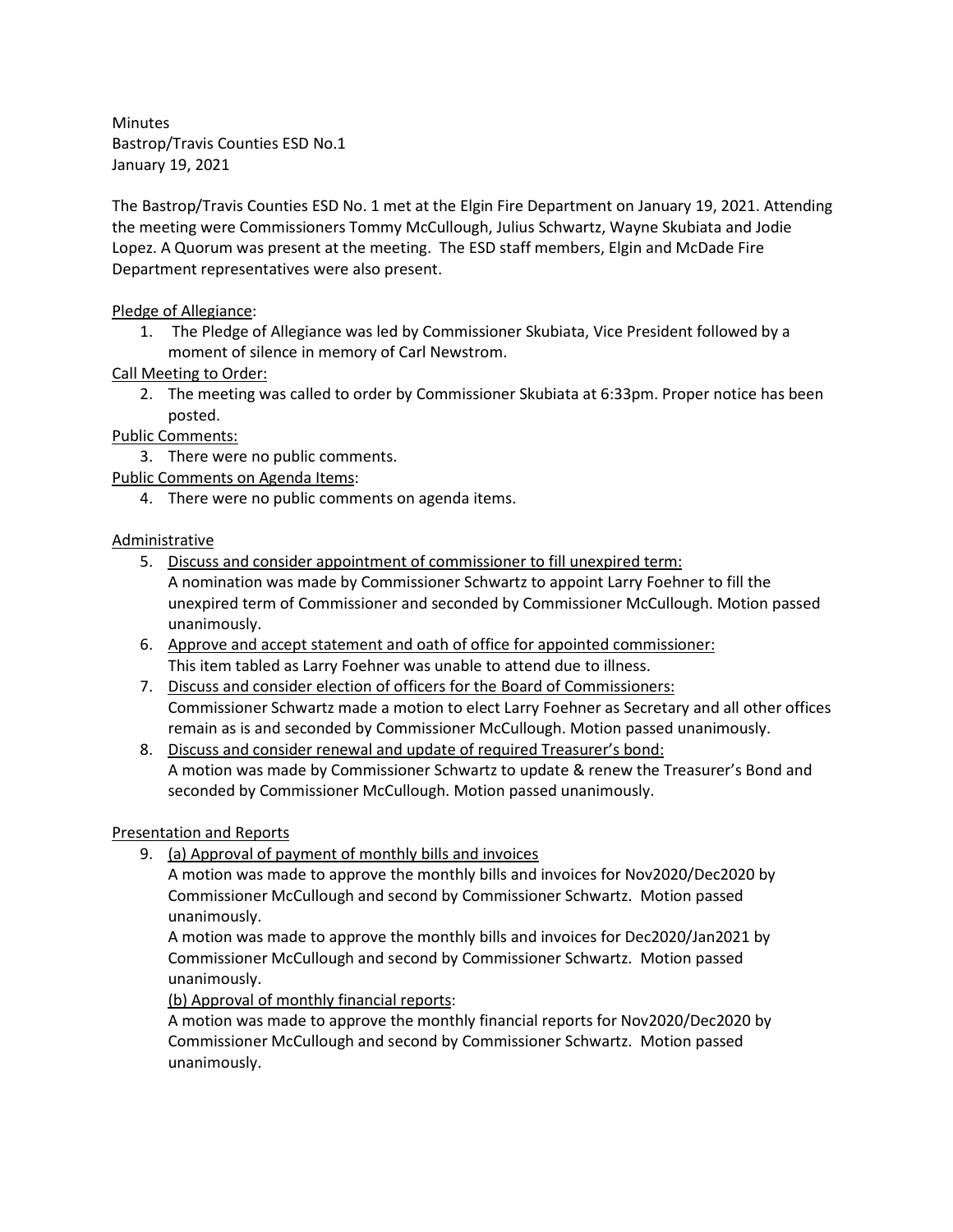A motion was made to approve the monthly financial reports for Dec2020/Jan2021 by<br>Commissioner McCullough and second by Commissioner Schwartz. Motion passed<br>unanimously.<br><u>(c) Action regarding amendments to budget for FY 20</u> Commissioner McCullough and second by Commissioner Schwartz. Motion passed unanimously.

(c) Action regarding amendments to budget for FY 2020:

(d) Action regarding amendments to budget for FY 2021:

No action taken.

A motion was made to approve the monthly financial reports for Dec2020/Jan2021 by<br>Commissioner McCullough and second by Commissioner Schwartz. Motion passed<br>unanimously.<br>No action taken – this item can be removed from the (e) Approval of quarterly investment report for  $4<sup>th</sup>$  quarter of previous year: Commissioner Schwartz presented the  $4<sup>th</sup>$  quarter investment report ending 12/31/20. A motion was made to accept the report by Commissioner McCullough and seconded by Commissioner Schwartz. Motion passed unanimously.

- A motion was made to approve the monthly financial reports for Dec2020/Jan2021 by<br>
commissioner McCullough and second by Commissioner Schwartz. Motion passed<br>
16) Action regarding amendments to budget for FY 2020:<br>
No act apparatus, response times, call volume, training, management activities and membership: The monthly report for the Elgin Volunteer Fire Department was presented by Acting Chief Henry Hernandez. Mr. Hernandez reported on monthly calls for Nov & Dec and in-house training in Dec, etc. A motion was made to approve the monthly financial reports for Dec2020/Jan2021 by<br>
commissioner McCullough and second by Commissioner Schwartz. Motion passed<br>
unanimously.<br>
(c) Action regarding amendments to budget for FY 12. Receive monthly report for the McDade Volunteer Fire Department and the NVACs Data Cali Action regarding amendments to budget for FY 2021:<br>
No action taken.<br>
No action taken.<br>
(e) Approval of quarterly investment repo motion was made to accept the report by Commissioner McCullough and<br>
20. Receive monthly report from Eigin Volunteer Fire Department regarding<br>
10. <u>Receive monthly report from Eigin Volunteer Fire Department regarding<br>
ap</u>
- operations, apparatus, response times, call volume, training, management activities and membership:

The monthly report for the McDade Volunteer Fire Department was presented by Chief Rey Ramirez. Chief Ramirez reported on monthly calls for Nov & Dec and training that took place last month. Training is scheduled for TEEX sometime in March.

- apparatus, response times, call volume, training, management activities and membership: FR Marco Martinez reported on the monthly calls for Nov & Dec. He reported that some vehicle repairs may need to be taken care of and working on clearing up the AWACs pager account and inquired about the Retirement package from TCRS. Henry Hernandez. Mr. Hernandez reported on monthly calls for Nov & Dec and in-house training<br>
in Dec, etc.<br>
11. <u>Receive monthly report from the McDade Volunteer Fire Department rearding emergency<br>
(persitions, apparatus, </u> **Examplers and Consider and Consider and Considers and considers and consider and consider to the monthly report for the McDade Volunteer Fire Department was presented by Chief Rey<br>Ramirez. Chief Ramirez reported on monthl** Instructure to the First Respondent This iten was taken to the address and consider the administration of the Subsettion of the Subsettion of FR Marco Martinez reported on the monthly calls for Nov & Dec. He reported that
- Several Commissioners expressed their sincere thanks to the family of Carl Newstrom for sharing him with the ESD and Fire & FR Departments.

Discussion/Action Items

- November 17, 2020 regular meeting: A motion to accept the minutes as presented by Commissioner Schwartz and seconded by Commissioner McCullough. Motion passed unanimously. FR Marco Matrinez reported on the monthly calls for Nov & Dec. He reported that some vehips<br>require and work to be taken care of and working on clearing up the AWAGs pager account an<br>inquired about the Retirement package f inquired about the Retirement package from TCRS.<br>
18. <u>Receive monthly commissioner activity reports:</u><br>
18. <u>Receive monthly commissioner activity reports:</u><br>
Several Commissioners expressed their sincere thanks to the fami 19. Discuss and consider repair and maintenance of the District's facilities and consider represented by Commissioner Schwartz and seconded Commissioner McCullough. Motion passed unanimously.<br>
19. Discuss and consider appr
- Management:

This item was tabled.

- A motion was made by Commissioner Schwartz and seconded by Commissioner McCullough to publish the address of the administrative office. Motion passed unanimously.
- This item was tabled.
- Chris Botello reported that the vacancy has been filled. This item can be removed from the agenda at this time.
-